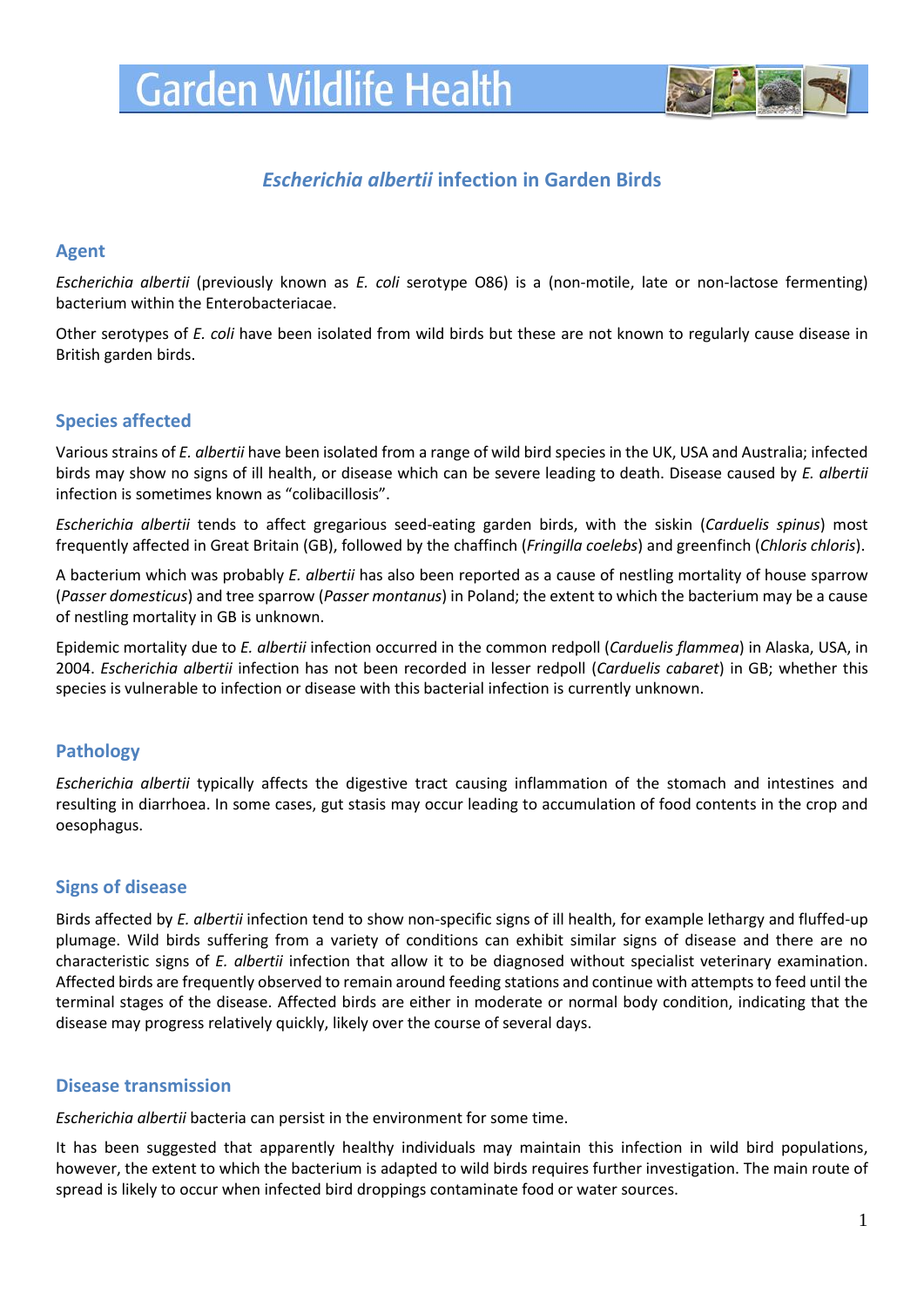# **Disease patterns**

*Escherichia albertii* infection in garden birds has been reported across GB, however, the disease incidents appear to occur most commonly in northern Scotland. The reasons for variation in the geographical distribution of *E. albertii* infection incidents in Great Britain are unclear, however it is noteworthy that this distribution mirrors that of the siskin, which also occurs most commonly in northern Scotland but can be found across GB. Whether the siskin plays a key role in the epidemiology of *E. albertii* infection in British garden birds is currently unknown.

*Escherichia albertii* infection has been reported as a sporadic cause of disease outbreaks in garden birds in Scotland since the 1990s. These disease outbreaks tend to occur during the spring months, peaking between April and July, however exceptions to this seasonal pattern may occur.

## **Risk to human and domestic animal health**

The strains of *E. albertii* that affect wild birds may have the potential to infect humans, livestock and domestic animals. Signs of disease in these species are likely to include diarrhoea.

Garden birds in the UK may carry *E. albertii* bacteria and other infectious agents (for example *Campylobacter, Chlamydia psittaci* and *[Salmonella](http://www.gardenwildlifehealth.org/files/2013/06/Garden-bird-Salmonellosis-factsheet_GWH.pdf)* bacteria) that can affect people and pets.

We recommend following sensible hygiene precautions as a routine measure when feeding garden birds and handling bird feeders and tables. Following these rules will help avoid the risk of any infection transmitting to people and help safeguard the birds in your garden against disease.

- Clean and disinfect feeders/ feeding sites regularly. Suitable disinfectants that can be used include a weak solution of domestic bleach (5% sodium hypochlorite) and other specially-designed commercial products (See *Further information*). Always rinse thoroughly and air-dry feeders before re-use.
- Brushes and cleaning equipment for bird feeders, tables and baths should not be used for other purposes and should not be brought into the house, but be kept and used outside and away from food preparation areas.
- Wear rubber gloves when cleaning feeders and thoroughly wash hands and forearms afterwards with soap and water, especially before eating or drinking. Avoid handling sick or dead birds directly. For instance, use disposable gloves or pick the bird up through an inverted plastic bag.

#### **Diagnosis**

Diagnosis of *E. albertii* disease in garden birds relies on post-mortem examination. The signs of the disease at post mortem are subtle and non-specific therefore additional laboratory tests are used to confirm the diagnosis of the disease.

If you wish to report finding dead garden birds, or signs of disease in garden birds, please visit **[www.gardenwildlifehealth.org](http://www.gardenwildlifehealth.org/)**. Alternatively, if you have further queries or have no internet access, please call the **Garden Wildlife Health** vets on **0207 449 6685.**

# **Control**

Whilst medicines are available for the treatment of *E. albertii* infection in captive birds, effective and targeted dosing of free-living birds is not possible.

Where a problem with *E. albertii* infection exists, general measures for control of disease in wild bird populations should be adopted:

 Since the infection is spread when infected droppings contaminate food or water sources, ensure optimal hygiene at garden bird feeding stations, including disinfection (as described above).